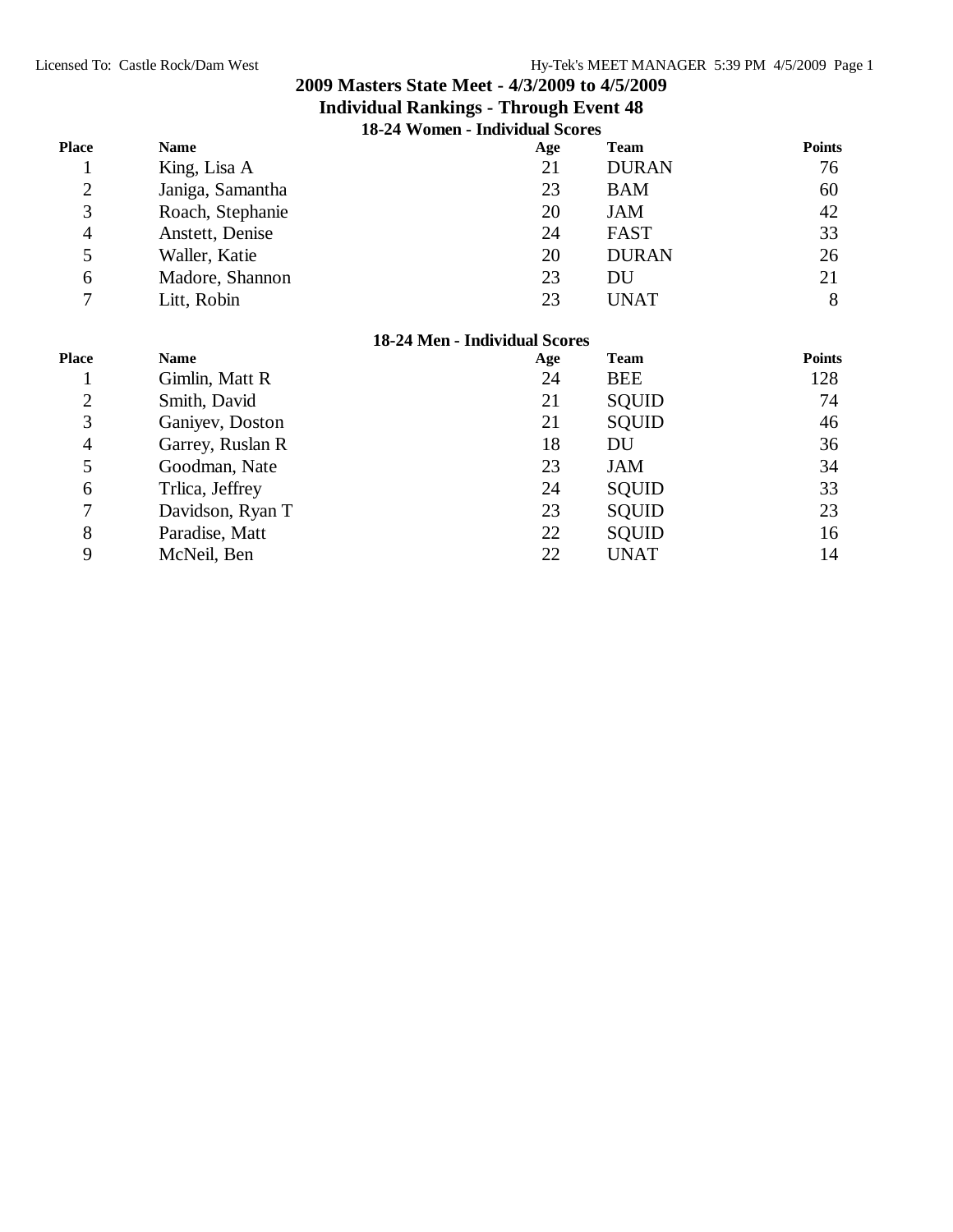#### **Individual Rankings - Through Event 48 25-29 Women - Individual Scores**

|                | $23 - 27$ yvonien – marvidual Scores |                               |              |               |
|----------------|--------------------------------------|-------------------------------|--------------|---------------|
| <b>Place</b>   | <b>Name</b>                          | Age                           | <b>Team</b>  | <b>Points</b> |
| 1              | Linke, Lyndsey M                     | 28                            | <b>FORTC</b> | 77            |
| $\mathbf{2}$   | Stutzke, Crystal                     | 28                            | <b>THORN</b> | 76            |
| 3              | Gibbons, Chelsea M                   | 25                            | <b>BEE</b>   | 75            |
| $\overline{4}$ | Wilson, Christa                      | 27                            | <b>BEE</b>   | 59            |
| 5              | Griese, Stephanie                    | 26                            | <b>PMST</b>  | 45            |
| 6              | Lascano, Darcy Y                     | 27                            | <b>AUROR</b> | 42            |
| 7              | Andrews, Melissa D                   | 26                            | <b>INVER</b> | 38            |
| 8              | Ruspakka, Shelly                     | 26                            | <b>UNAT</b>  | 35            |
| 8              | Loper, Tracy E                       | 25                            | <b>RALLY</b> | 35            |
| 10             | Graham, Larissa J                    | 25                            | <b>UNAT</b>  | 34            |
| 11             | Wild, jennifer                       | 28                            | DU           | 32            |
| 12             | Tew, Lauren                          | 26                            | <b>INVER</b> | 28            |
| 12             | Fitzpatrick, Katie                   | 26                            | <b>FAST</b>  | 28            |
| 14             | Gerson, Jennifer S                   | 25                            | <b>BAM</b>   | 25            |
| 15             | Bennett, Heather                     | 27                            | DU           | 23            |
| 16             | Asmar, Melanie                       | 26                            | <b>SQUID</b> | 12            |
| 17             | Dubach, Daphne                       | 29                            | <b>SQUID</b> | 11            |
| 18             | Abrero, Marisa                       | 26                            | <b>THORN</b> | 10            |
| 18             | Leitzell, Katherine                  | 29                            | <b>BAM</b>   | 10            |
| 20             | Wolfe, Joy                           | 27                            | <b>CAC</b>   | 9             |
|                |                                      | 25-29 Men - Individual Scores |              |               |
| Place          | <b>Name</b>                          | Age                           | <b>Team</b>  | <b>Points</b> |
| 1              | Ko, Scott Y                          | 25                            | <b>BEE</b>   | 97            |
| $\overline{2}$ | Lanners, Bret J                      | 26                            | <b>INVER</b> | 81            |
| 3              | Ida, Kevin                           | 26                            | <b>THORN</b> | 76            |

 Jackson, Keaka 28 DU 66 5 Cooper, Carter 26 BEE 61 Lang, Elliot 26 DU 53 7 Christianson, Jon R 27 SQUID 52 8 Carpenter, Dustin H 27 SQUID 39 9 McClelland, Ryan 26 THORN 27 10 Swaney, Dwight 27 BEE 17 11 Crouch, Clayton 28 SQUID 13 12 Benfield, Patrick J 27 SQUID 12 Levine, Nicholas 27 INVER 9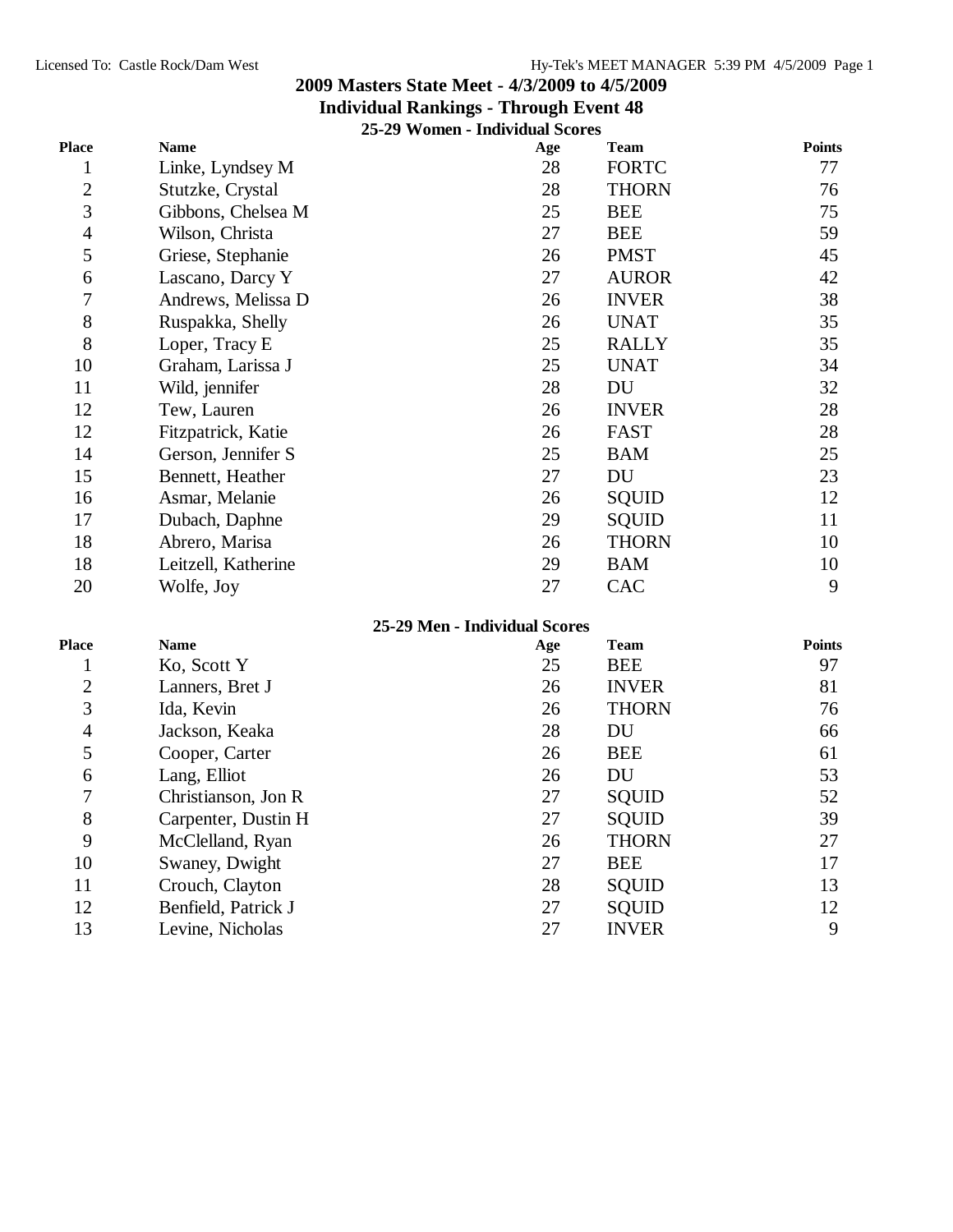|                | 30-34 Women - Individual Scores |     |              |               |
|----------------|---------------------------------|-----|--------------|---------------|
| <b>Place</b>   | <b>Name</b>                     | Age | <b>Team</b>  | <b>Points</b> |
| 1              | Lee, Jodi L                     | 31  | <b>THORN</b> | 93            |
| $\mathbf{2}$   | Barker, Kathy                   | 32  | DU           | 86            |
| 3              | Greenleaf, Kristin A            | 30  | <b>AUROR</b> | 73            |
| $\overline{4}$ | Willoughby, Carrie              | 31  | <b>UNAT</b>  | 65            |
| 5              | Fostvedt, Alishia L             | 32  | <b>AUROR</b> | 57            |
| 6              | Schweissing, Kristin            | 31  | <b>AUROR</b> | 54            |
| 7              | Clark, Denise M                 | 30  | <b>THORN</b> | 41            |
| 8              | vogt, Amy                       | 32  | <b>THORN</b> | 38            |
| 9              | Sprenger, Victoria              | 34  | <b>UNAT</b>  | 34            |
| 9              | Hodges, Jennifer A              | 34  | <b>PMST</b>  | 34            |
| 11             | Beelaert, Anna W                | 34  | <b>FOOTH</b> | 32            |
| 12             | Catallo-Madrug, Marci H         | 30  | <b>HIGH</b>  | 30            |
| 13             | Purrington, Julia               | 34  | <b>EVERG</b> | 28            |
| 14             | Webb, Amy                       | 33  | <b>BAM</b>   | 25            |
| 15             | Menzie, Kristin R               | 31  | DU           | 21            |
| 16             | Despain, Christina F            | 31  | <b>AUROR</b> | 20            |
| 17             | Bloch, Rebecca                  | 33  | CAC          | 19            |
| 18             | Keenen, Elizabeth               | 33  | CAC          | 17            |
| 19             | Bernert, Brandi                 | 30  | <b>SQUID</b> | 15            |
| 20             | Valentine, Sarah                | 33  | <b>THORN</b> | 8             |
| 20             | Dickerson, Amy E                | 33  | <b>BEE</b>   | 8             |
| 20             | Rosenbarger, Kim                | 34  | <b>BAM</b>   | 8             |
| 23             | Chen, Carolyn                   | 31  | <b>THORN</b> | $\mathbf{1}$  |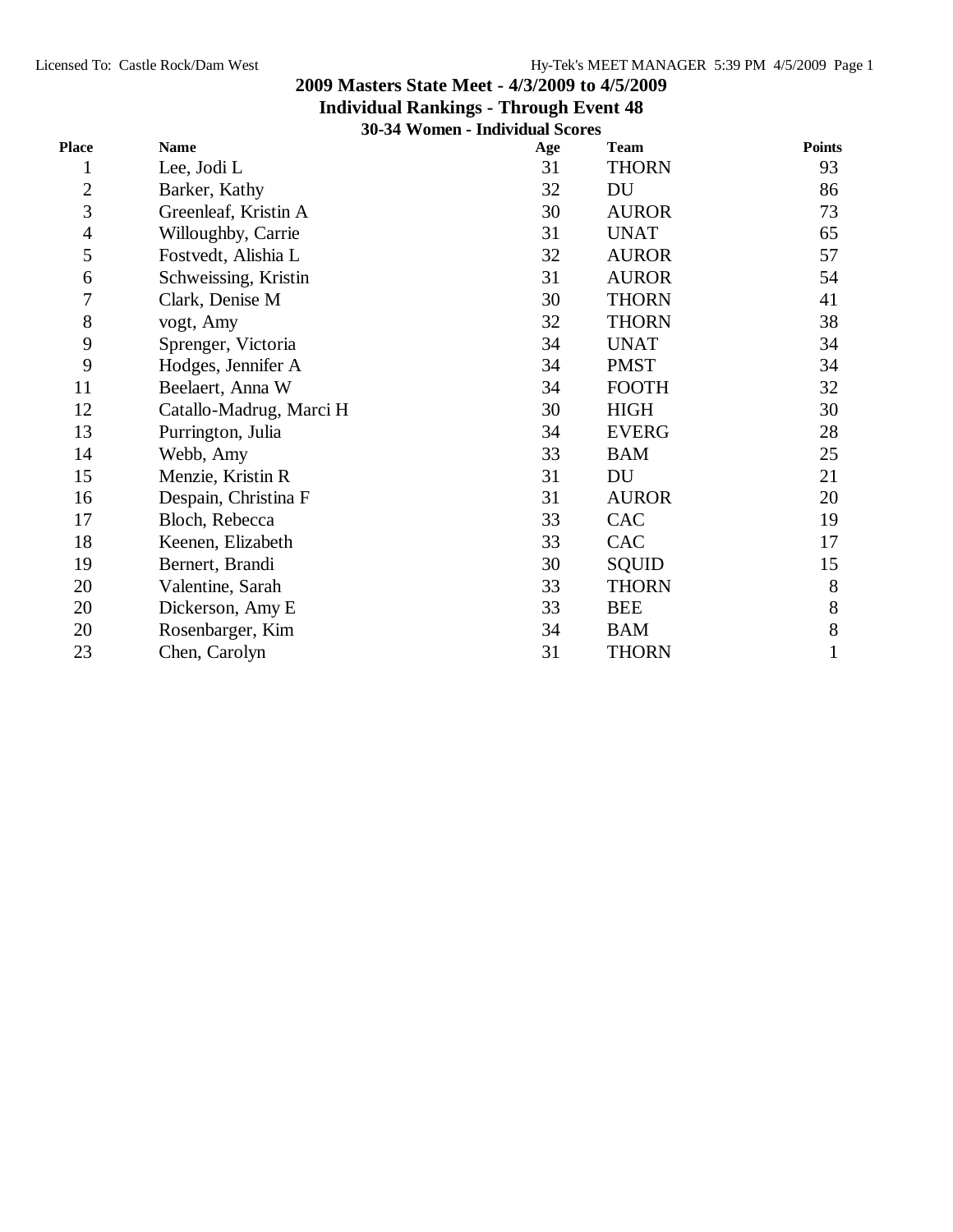## **Individual Rankings - Through Event 48**

**30-34 Men - Individual Scores**

| Place          | <b>Name</b>          | Age | <b>Team</b>  | <b>Points</b> |
|----------------|----------------------|-----|--------------|---------------|
| $\mathbf 1$    | Cox, Michael J       | 31  | <b>BEE</b>   | 111           |
| $\overline{c}$ | Sheremeta, Nicholas  | 31  | <b>INVER</b> | 72            |
| 3              | Wright, Caleb        | 33  | <b>THORN</b> | 71            |
| 4              | Eisenhuth, Matthew S | 34  | DU           | 70            |
| 5              | O'Sullivan, Chris    | 34  | DU           | 62            |
| 6              | Foster, Jared        | 33  | <b>THORN</b> | 53            |
| 7              | Buckley, Ethan       | 33  | <b>BEE</b>   | 46            |
| 8              | Cole, Matt           | 31  | <b>AUROR</b> | 41            |
| 9              | Stewart, Scott       | 34  | DU           | 35            |
| 10             | Valks, Victor        | 34  | <b>AUROR</b> | 34            |
| 11             | Welting, Evan        | 34  | <b>FAST</b>  | 29            |
| 12             | Hodges, Jeff         | 33  | <b>PMST</b>  | 26            |
| 13             | Davison, Kris A      | 33  | <b>THORN</b> | 21            |
| 14             | Treanor, nate        | 31  | <b>BEE</b>   | 18            |
| 15             | Schwartzkopf, Jess   | 30  | <b>AUROR</b> | 16            |
| 16             | Roth, Bill           | 32  | <b>THORN</b> | 12            |
| 16             | Krell, David         | 30  | <b>RMT</b>   | 12            |
| 18             | Ellefson, Carl A     | 34  | DU           | 9             |
| 19             | Hancock, Wade R      | 31  | <b>FAST</b>  | 8             |
| 19             | Robertson, Matt      | 33  | <b>BAM</b>   | 8             |
| 21             | Smith, Reuben        | 30  | <b>FAST</b>  | 4             |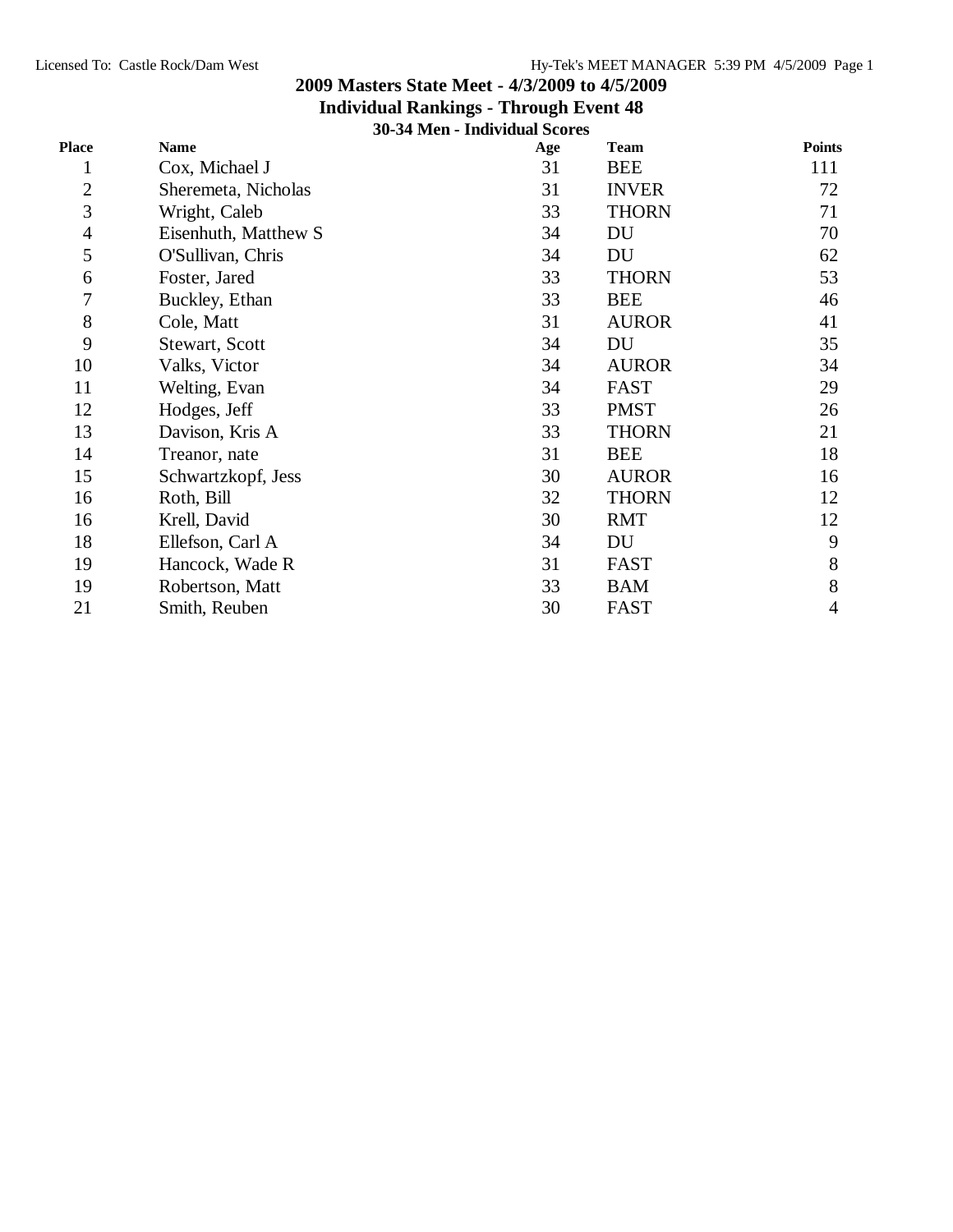#### **Individual Rankings - Through Event 48**

|                  |                      | 35-39 Women - Individual Scores |              |                  |
|------------------|----------------------|---------------------------------|--------------|------------------|
| Place            | <b>Name</b>          | Age                             | <b>Team</b>  | <b>Points</b>    |
| $\mathbf{1}$     | Early, Becky         | 35                              | <b>BEE</b>   | 103              |
| $\overline{c}$   | Roller, Jennifer     | 35                              | <b>THORN</b> | 79               |
| 3                | Hart, Sheri L        | 37                              | DU           | 66               |
| $\overline{4}$   | Sands, Amy           | 38                              | <b>BEE</b>   | 63               |
| 5                | Signorelli, Jackie   | 35                              | <b>VORTE</b> | 53               |
| 6                | Vowles, Nicole       | 38                              | <b>THORN</b> | 51               |
| 7                | Bacon, Kim J         | 35                              | <b>THORN</b> | 49               |
| $8\,$            | Keaten, Heather L    | 39                              | <b>FORTC</b> | 40               |
| 8                | White, LeighAnn      | 39                              | <b>THORN</b> | 40               |
| 10               | McEahern, Barb       | 38                              | <b>JAM</b>   | 29               |
| 10               | Fawcett-Kay, Tanya F | 37                              | <b>PSC</b>   | 29               |
| 12               | O'Connor, Gloria     | 39                              | <b>CSST</b>  | 19               |
| 12               | Dudden, Kendra       | 38                              | <b>THORN</b> | 19               |
| 14               | Baro, Sonja          | 38                              | <b>BAM</b>   | 16               |
| 15               | Bernert, Kristal L   | 36                              | <b>SQUID</b> | 15               |
| 16               | Oglesby, Katie       | 37                              | <b>FOOTH</b> | 12               |
| 17               | Boris, Anne          | 39                              | <b>DU</b>    | 11               |
| 18               | Jargensen, Mindy M   | 35                              | <b>PMST</b>  | 10               |
| 19               | Martines, Danielle M | 38                              | CAC          | $8\,$            |
| 20               | Weeldreyer, Paula    | 35                              | <b>PMST</b>  | $\boldsymbol{7}$ |
| 21               | Swain, Kristen       | 35                              | CAC          | 6                |
| 22               | Gaglio, Bridget      | 36                              | CAC          | $\mathfrak s$    |
| 22               | Cordova, Katherine J | 39                              | <b>THORN</b> | $\sqrt{5}$       |
| 24               | Bernhard, Renee      | 37                              | <b>THORN</b> | $\overline{2}$   |
|                  |                      | 35-39 Men - Individual Scores   |              |                  |
| Place            | <b>Name</b>          | Age                             | <b>Team</b>  | <b>Points</b>    |
| $\mathbf{1}$     | Cruz, Eduardo        | 39                              | <b>THORN</b> | 80               |
| $\boldsymbol{2}$ | Brandstatter, Jay J  | 36                              | <b>BEE</b>   | 77               |
| $\overline{3}$   | Hoftiezer, Scott     | 38                              | <b>DAC</b>   | 70               |
| $\overline{4}$   | Edwards, Dan         | 35                              | <b>UNAT</b>  | 55               |
| 5                | Baldacci, Mike       | 39                              | <b>CASPE</b> | 4450             |
| 6                | Woodland, Ed         | 39                              | <b>UNAT</b>  | 42               |
| $\overline{7}$   | Hayden, John W       | 37                              | <b>SQUID</b> | 37               |
| $8\,$            | Van Winkle, Doug     | 36                              | <b>BAM</b>   | 36               |
| 9                | Tripp, Justin L      | 36                              | LA           | 33               |
| 10               | Pryor, Keith         | 38                              | SQUID        | 32               |
| 11               | Pazmino, Jorge       | 39                              | <b>AUROR</b> | 30               |
| 12               | Workman, Petur       | 38                              | SQUID        | 27               |
| 13               | Silva, Mario         | 36                              | SQUID        | 26               |
| 14               | Boyd, John D         | 37                              | CAC          | 21               |
| 15               | Sheldon, Paul        | 38                              | <b>UNAT</b>  | 20               |
| 16               | Dominguez, Samuel    | 38                              | <b>THORN</b> | 1950.            |
| 17               | Brady, Donald S      | 35                              | <b>SQUID</b> | 18               |

17 Brady, Donald S 35 SQUID 18 18 Mufic, Frank C 38 CAC 11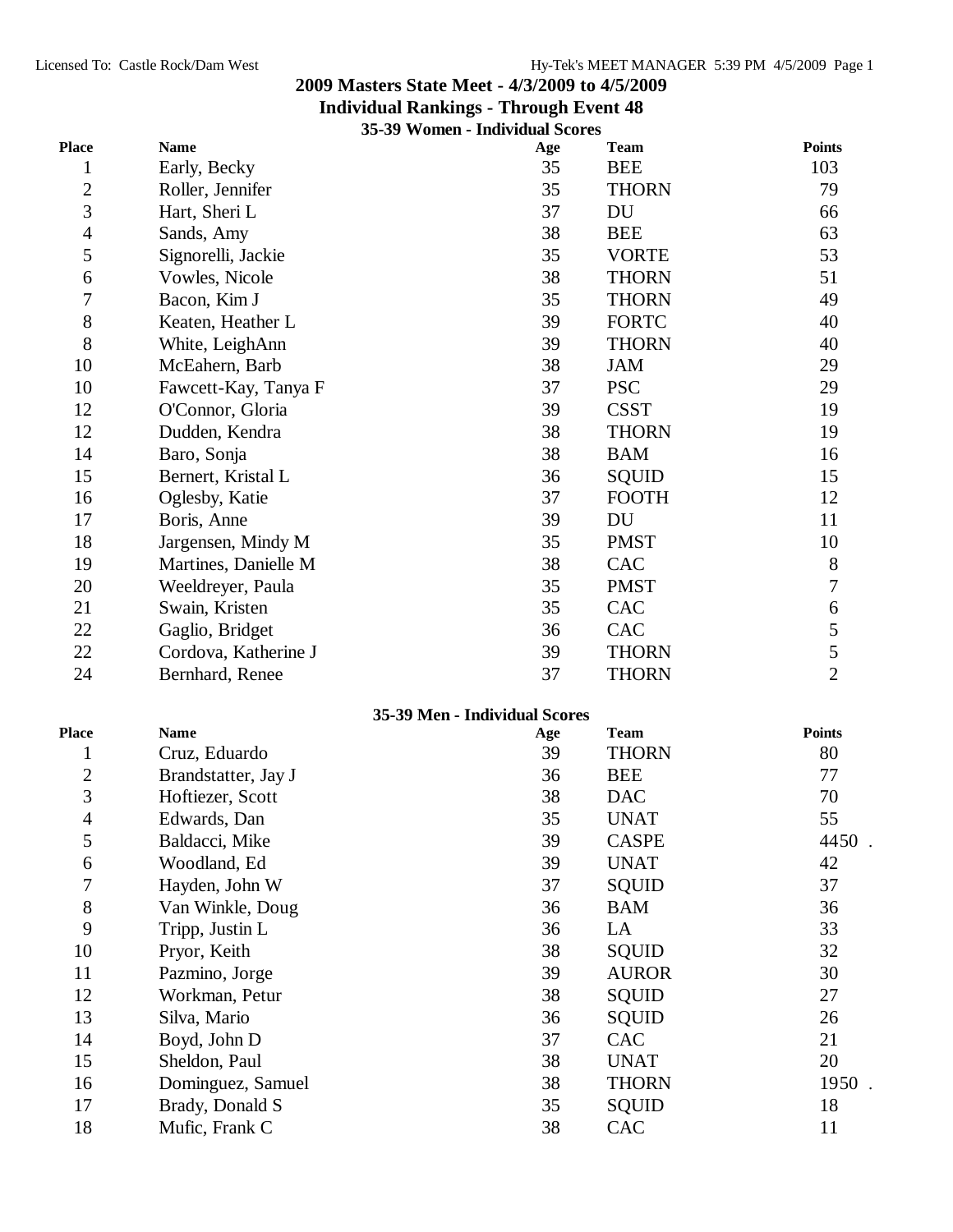### **Individual Rankings - Through Event 48**

**40-44 Women - Individual Scores**

| Place          | <b>Name</b>            | Age | <b>Team</b>  | <b>Points</b>  |
|----------------|------------------------|-----|--------------|----------------|
| $\mathbf{1}$   | Vanderpoel, Nicole     | 44  | <b>INVER</b> | 80             |
| $\overline{c}$ | Seavall, Kelly         | 40  | <b>INVER</b> | 74             |
| 3              | Von Der Lippe, Susan   | 43  | <b>BEE</b>   | 66             |
| $\overline{4}$ | Hagadorn, Heather      | 44  | DU           | 6250.          |
| 5              | Richardson, Kim        | 40  | <b>FORTC</b> | 5150           |
| 6              | Thull, Amy             | 41  | <b>INVER</b> | 4950           |
| $\overline{7}$ | Skinner, Carolyn       | 41  | <b>INVER</b> | 49             |
| 8              | toman, Kim             | 41  | <b>PUEBL</b> | 48             |
| 9              | Moen, Teri J           | 40  | DU           | 42             |
| 10             | Riner, Betsy           | 42  | <b>INVER</b> | 40             |
| 11             | Sauls, Catherine C     | 44  | <b>THORN</b> | 37             |
| 12             | Friedlander, Rebecca L | 42  | <b>DU</b>    | 32             |
| 13             | Broncucia, Stacy       | 40  | <b>THORN</b> | 26             |
| 13             | Nero, Krista           | 43  | <b>FAST</b>  | 26             |
| 15             | Grady, Kathy M         | 43  | <b>PMST</b>  | 2450.          |
| 16             | Hinton, Stephanie A    | 42  | DU           | 24             |
| 17             | Potter, Kathryn        | 43  | <b>DAWGS</b> | 18             |
| 18             | Sills, Marion          | 43  | <b>SQUID</b> | 17             |
| 18             | Lee, Julie A           | 43  | <b>DAWGS</b> | 17             |
| 20             | Chapman, Melissa W     | 44  | <b>CAC</b>   | 15             |
| 21             | Nestrud, Wendy         | 43  | <b>CAC</b>   | 14             |
| 22             | Hoftiezer, Mary P      | 43  | <b>DAC</b>   | 13             |
| 22             | Thilker, Lisa          | 43  | <b>INVER</b> | 13             |
| 24             | Derr, Kirsten L        | 44  | DU           | 11             |
| 25             | Clapp, Christine J     | 42  | <b>INVER</b> | 9              |
| 26             | Shinn, Jennifer        | 43  | <b>BAM</b>   | $8\,$          |
| 27             | Kania, Regina          | 40  | <b>SDOG</b>  | $\overline{7}$ |
| 28             | Golla, Michelle        | 42  | SQUID        | 6              |
| 29             | Lehnart, Nel           | 44  | SQUID        | $\mathbf{1}$   |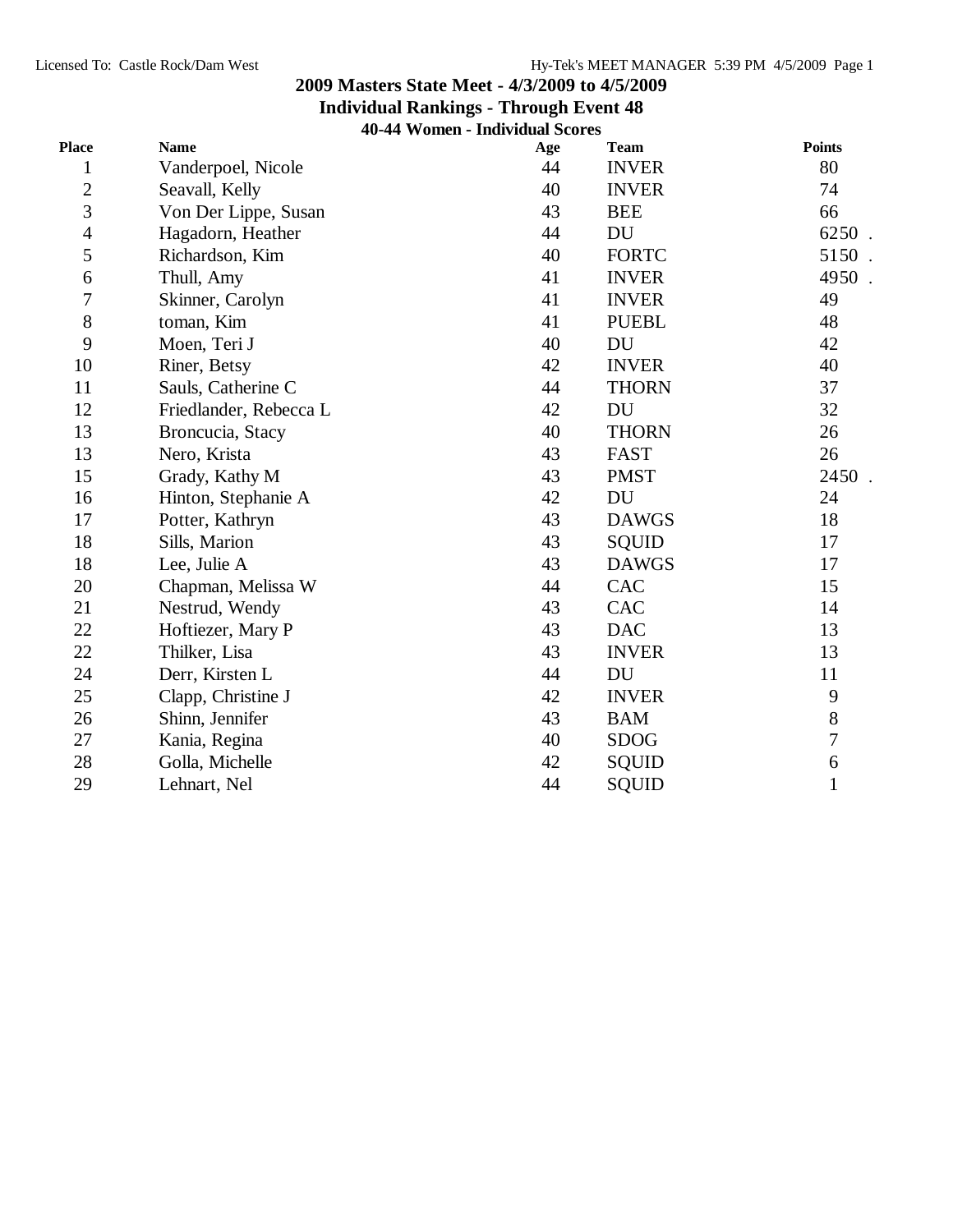**Individual Rankings - Through Event 48**

**40-44 Men - Individual Scores**

| Place            | <b>Name</b>          | Age | <b>Team</b>  | <b>Points</b>    |
|------------------|----------------------|-----|--------------|------------------|
| $\mathbf{1}$     | Stewart, Karl        | 43  | <b>BEE</b>   | 113              |
| $\overline{c}$   | Chapman, Michael S   | 40  | <b>DURAN</b> | 75               |
| 3                | Joyner, Thomas T     | 43  | <b>DURAN</b> | 70               |
| $\overline{4}$   | Remacle, Michael     | 41  | <b>BAM</b>   | 57               |
| 5                | Smith, Schuyler      | 40  | DU           | 50               |
| $\boldsymbol{6}$ | Barringer, Rob       | 43  | <b>UNAT</b>  | 49               |
| $\boldsymbol{7}$ | Nielsen, Richard     | 44  | <b>DU</b>    | 41               |
| $\overline{7}$   | Arross, John P       | 43  | ID           | 41               |
| 9                | Keever, Nate         | 42  | <b>GJXN</b>  | 40               |
| 10               | Hoyt, Brian K        | 42  | <b>THORN</b> | 35               |
| 11               | Blum, Juri           | 42  | SS           | 33               |
| 12               | Wise, Mike           | 44  | DU           | 32               |
| 13               | Pins, Michael        | 43  | <b>BAM</b>   | 25               |
| 13               | Huckins, Kent        | 44  | <b>PMST</b>  | 25               |
| 15               | Smit, Robbert-Paul   | 40  | <b>BAM</b>   | 20               |
| 16               | Matsumura, Koichi    | 44  | <b>VORTE</b> | 18               |
| 16               | Don, Appleby         | 41  | <b>HIGH</b>  | 18               |
| 18               | Nestrud, Lon         | 44  | CAC          | 17               |
| 19               | Jensen, Rod          | 44  | <b>UNAT</b>  | 16               |
| 20               | Kjeseth, Thor        | 42  | SQUID        | 15               |
| 21               | Krauss, Neil         | 41  | <b>DU</b>    | 14               |
| 21               | Francavilla, Anthony | 42  | <b>THORN</b> | 14               |
| 23               | Starek, Karel        | 44  | <b>UNAT</b>  | 11               |
| 24               | Lundahl, Jim         | 43  | <b>BEE</b>   | 9                |
| 25               | Boals, Daniel        | 40  | <b>BEE</b>   | $8\,$            |
| 26               | Perry, Sam           | 42  | <b>SDOG</b>  | 6                |
| 26               | Cary, Clark          | 40  | <b>BAM</b>   | $\boldsymbol{6}$ |
| 26               | Bennett, Dean W      | 42  | SS           | $\sqrt{6}$       |
| 29               | Sarche, Jon          | 40  | <b>SDOG</b>  | $\overline{4}$   |
| 29               | Reese, Gary          | 42  | <b>THORN</b> | $\overline{4}$   |
| 31               | Smith, John          | 41  | <b>FOOTH</b> | $\mathfrak{Z}$   |
| 32               | Dickman, Jim         | 44  | <b>SDOG</b>  | $\overline{c}$   |
| 33               | Wohlgenant, Tim      | 44  | CAC          | $\mathbf{1}$     |
| 33               | Montano, Mike        | 43  | <b>THORN</b> | $\mathbf{1}$     |
| 33               | Dauksher, Walter     | 44  | <b>FAST</b>  | $\mathbf{1}$     |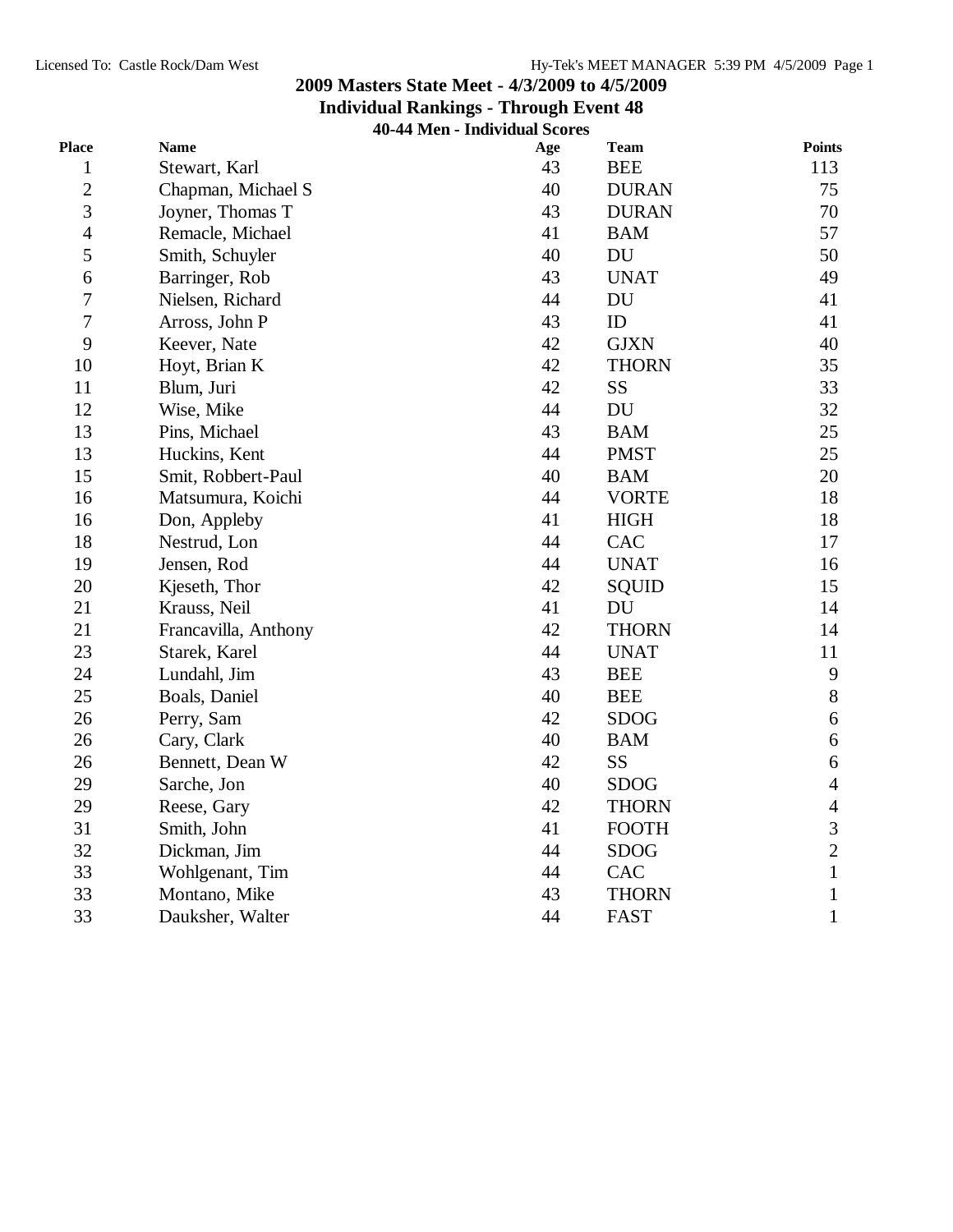## **Individual Rankings - Through Event 48**

**45-49 Women - Individual Scores**

| Place            | <b>Name</b>         | Age | <b>Team</b>  | <b>Points</b>    |
|------------------|---------------------|-----|--------------|------------------|
| $\mathbf{1}$     | Crouch, Kim H       | 47  | <b>BEE</b>   | 64               |
| $\overline{c}$   | Campbell, Ellen A   | 46  | <b>INVER</b> | 62               |
| 3                | Fischer, Lynn B     | 47  | <b>BEE</b>   | 58               |
| $\overline{4}$   | Garnier, Kathy L    | 48  | <b>INVER</b> | 54               |
| 5                | Najjar, Ellie       | 47  | DU           | 53               |
| 6                | Dullea, Melanie J   | 47  | <b>SS</b>    | 51               |
| $\boldsymbol{7}$ | Kauffman, Barbara M | 47  | <b>THORN</b> | 37               |
| 8                | Nolte, Susan        | 48  | <b>INVER</b> | 33               |
| $8\,$            | Apple, Ann L        | 45  | <b>UNAT</b>  | 33               |
| 10               | Kimbrough, Doris R  | 49  | <b>UNAT</b>  | 30               |
| 11               | Scott, Anna         | 46  | <b>BAM</b>   | 29               |
| 12               | Bank, Wendy         | 46  | <b>BAM</b>   | 28               |
| 12               | Dau, Janice A       | 46  | DU           | 28               |
| 14               | Miller, Shelley L   | 46  | <b>THORN</b> | 27               |
| 15               | Stoke, Jeanne       | 47  | <b>THORN</b> | 26               |
| 15               | Fletcher, Lynne E   | 48  | <b>INVER</b> | 26               |
| 17               | Larson, Stephanie   | 49  | <b>THORN</b> | 25               |
| 18               | Witter, Roxana Z    | 46  | SQUID        | 24               |
| 19               | Golding, Sandy F    | 45  | <b>INVER</b> | 15               |
| 19               | Clendenen, Karen A  | 46  | CAC          | 15               |
| 21               | Bergen, Michelle A  | 48  | DU           | 14               |
| 22               | Sortwell, Andrea    | 49  | <b>BEE</b>   | 13               |
| 23               | Hanson, Betty A     | 46  | <b>PMST</b>  | 11               |
| 24               | Johnston, Dana      | 47  | <b>SDOG</b>  | 10               |
| 25               | Homan, Deborah      | 46  | <b>BEE</b>   | $8\phantom{.}$   |
| 25               | Glauch, Missy A     | 46  | CAC          | $8\,$            |
| 25               | Sweers, Diane       | 45  | DU           | 8                |
| 28               | Craft, Carol S      | 47  | <b>THORN</b> | $\overline{7}$   |
| 28               | Contrino, Kathleen  | 48  | <b>BEE</b>   | $\boldsymbol{7}$ |
| 28               | Fox, Annie          | 46  | <b>UNAT</b>  | $\boldsymbol{7}$ |
| 31               | Mayer, Olivia       | 45  | <b>INVER</b> | 5                |
| 32               | Casper, Dana M      | 45  | CAC          | 4                |
| 32               | Miller, Cheryl M    | 49  | <b>THORN</b> | $\overline{4}$   |
| 34               | Jacobson, Carrie    | 49  | <b>PMST</b>  | $\mathfrak{Z}$   |
| 34               | Lehndorff, Lisa     | 47  | <b>BEE</b>   | 3                |
| 34               | Robinson, Dea       | 46  | SS           | $\overline{3}$   |
| 37               | Kelley, Maureen     | 49  | <b>UNAT</b>  | $\mathbf{1}$     |
|                  |                     |     |              |                  |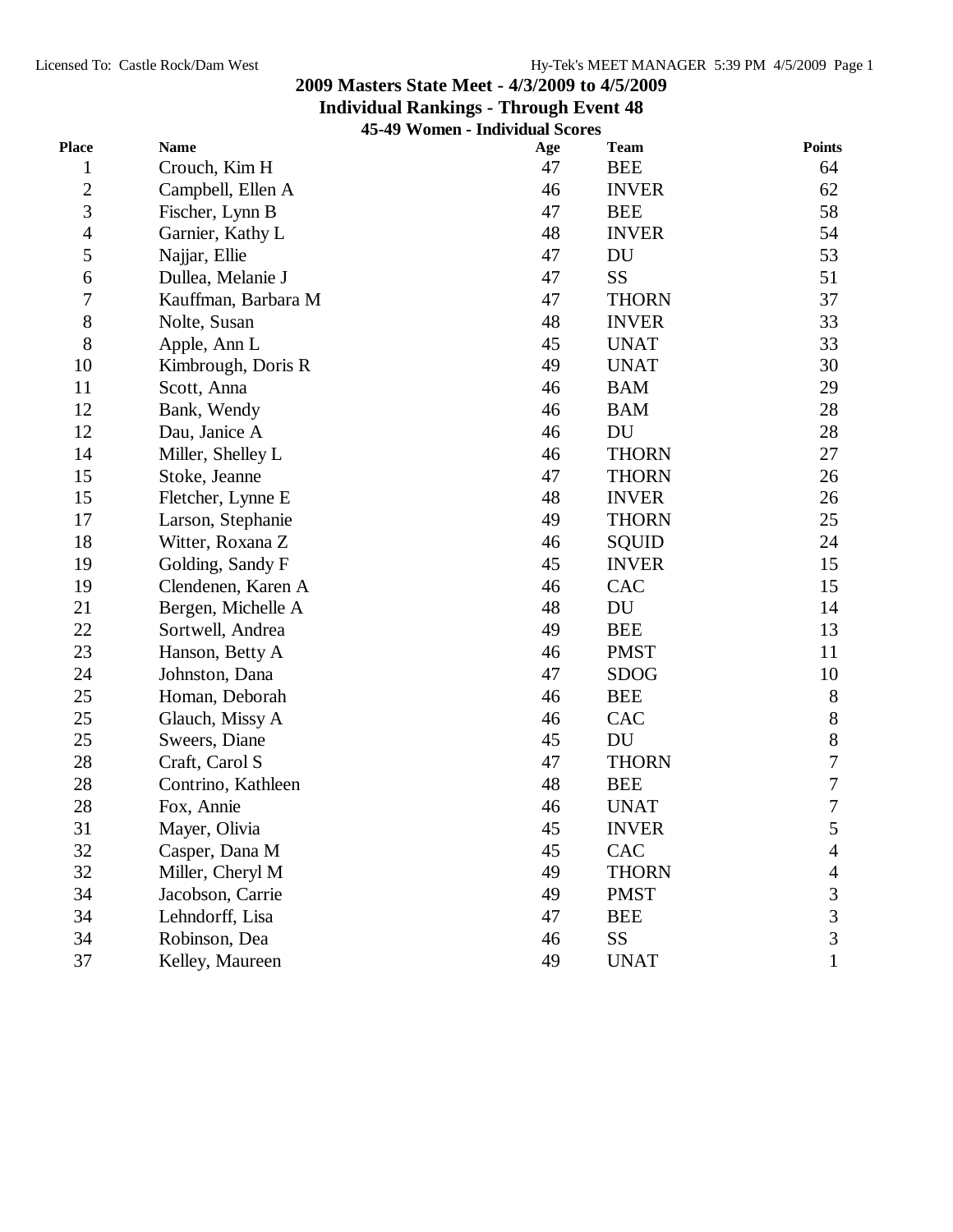**Individual Rankings - Through Event 48**

**45-49 Men - Individual Scores**

| Place          | <b>Name</b>          | Age | <b>Team</b>  | <b>Points</b>    |
|----------------|----------------------|-----|--------------|------------------|
| $\mathbf{1}$   | Johnston, Mark A     | 48  | <b>SDOG</b>  | 96               |
| $\overline{c}$ | Lenneman, Tim P      | 45  | <b>FOOTH</b> | 73               |
| $\overline{3}$ | LeVasseur, Andrew P  | 45  | <b>SQUID</b> | 71               |
| $\overline{4}$ | Magouirk, Jeffery K  | 47  | <b>BEE</b>   | 62               |
| 5              | Scott, Greg          | 49  | DU           | 60               |
| 6              | Scott, Powell        | 47  | <b>INVER</b> | 52               |
| $\sqrt{ }$     | Cox, Randy           | 46  | <b>BEE</b>   | 45               |
| 8              | Galan, Henry         | 45  | <b>INVER</b> | 41               |
| 9              | Kahl, Steven E       | 46  | <b>INVER</b> | 37               |
| 9              | Anderson, Kirk       | 49  | <b>GAC</b>   | 37               |
| 11             | Newcomb, Scott       | 48  | <b>DAWGS</b> | 36               |
| 12             | Miller, Burke        | 49  | <b>BEE</b>   | 31               |
| 13             | Ellis, Charles C     | 46  | <b>JAM</b>   | 25               |
| 14             | Bank, Holden         | 49  | <b>BAM</b>   | 19               |
| 15             | O'Brien, Michael     | 47  | <b>DURAN</b> | 18               |
| 16             | Crozier, Cliff       | 48  | <b>FOOTH</b> | 17               |
| 16             | Kelly, John          | 47  | <b>BEE</b>   | 17               |
| 16             | Moe, Stephen A       | 48  | <b>DU</b>    | 17               |
| 16             | Roush, Stephen       | 46  | <b>FAST</b>  | 17               |
| 20             | Wells, Reed          | 47  | <b>INVER</b> | 16               |
| 21             | Malloy, Glenn E      | 48  | <b>SDOG</b>  | 15               |
| 22             | Barnhardt, Michael B | 47  | <b>SQUID</b> | 12               |
| 22             | Conway, Mark         | 46  | <b>PMST</b>  | 12               |
| 24             | Hanson, Jim S        | 46  | <b>CSST</b>  | $\tau$           |
| 24             | Classen, Ken         | 48  | DU           | $\overline{7}$   |
| 26             | O'Keefe, John        | 47  | <b>BEE</b>   | $\boldsymbol{6}$ |
| 27             | Sweers, Jeff         | 47  | <b>DU</b>    | 5                |
| 27             | Lund, Michael        | 46  | SQUID        | 5                |
| 27             | Ramirez, Alfonso     | 47  | <b>BEE</b>   | 5                |
| 30             | Gunn, Frank B        | 46  | <b>FGC</b>   | $\overline{4}$   |
| 30             | Reed, Brian          | 45  | <b>UNAT</b>  | $\overline{4}$   |
| 30             | Cattles, Steve       | 49  | <b>BEE</b>   | $\overline{4}$   |
| 33             | Estle, Steven        | 49  | <b>BEE</b>   | $\overline{2}$   |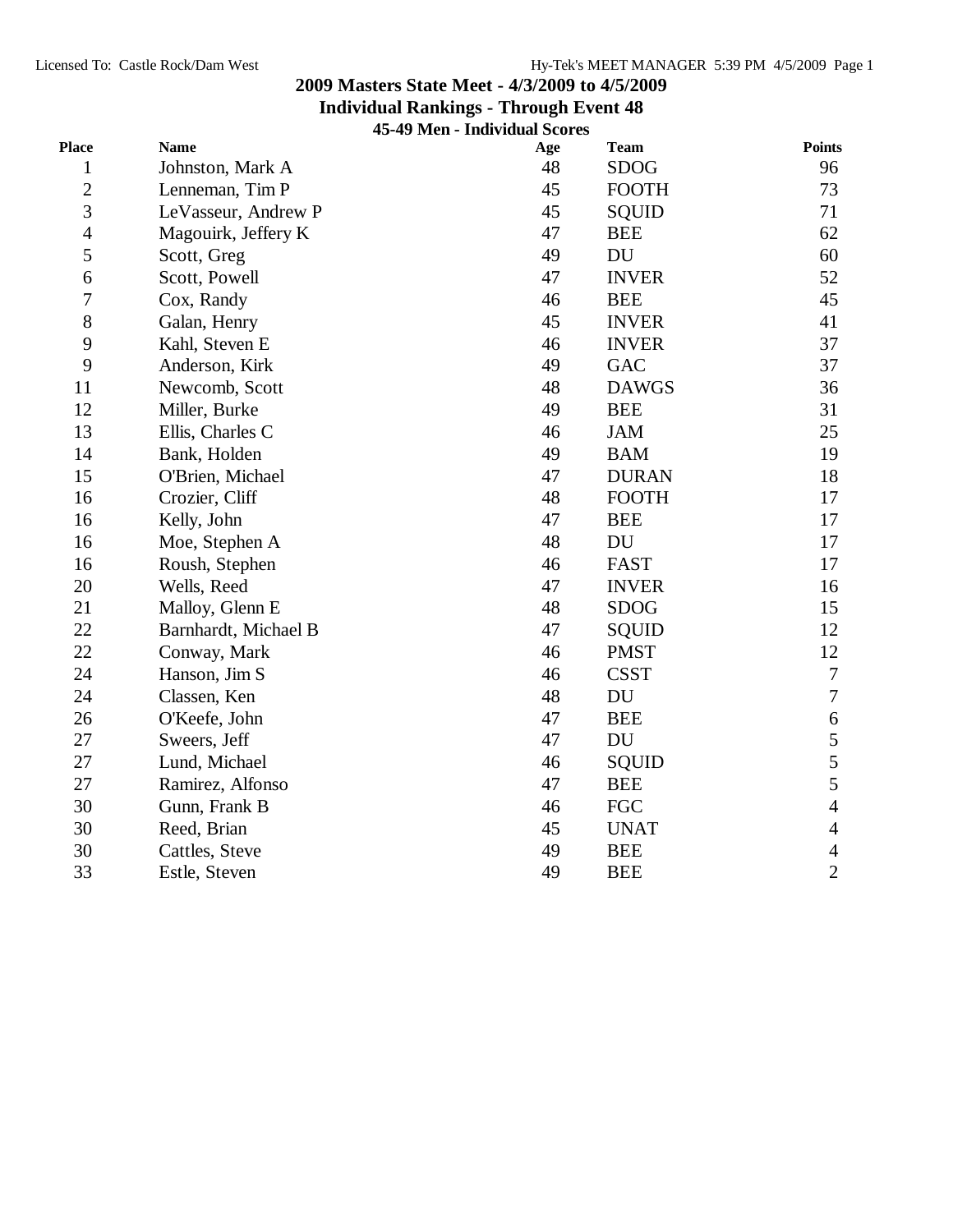|                         | 50-54 Women - Individual Scores |                               |              |                |
|-------------------------|---------------------------------|-------------------------------|--------------|----------------|
| <b>Place</b>            | <b>Name</b>                     | Age                           | <b>Team</b>  | <b>Points</b>  |
| 1                       | Metz, Catherine L               | 53                            | <b>DURAN</b> | 88             |
| $\overline{c}$          | Pyle, Rebecca                   | 53                            | <b>SS</b>    | 64             |
| 3                       | Benz, Julia M                   | 51                            | DU           | 43             |
| 3                       | Weihenmayer, Ellen              | 50                            | <b>UNAT</b>  | 43             |
| 5                       | White, Lori                     | 52                            | <b>INVER</b> | 34             |
| 5                       | True, Ann                       | 53                            | <b>THORN</b> | 34             |
| $\overline{7}$          | Madore, Laure                   | 52                            | DU           | 31             |
| $8\,$                   | Andersen, Jan S                 | 51                            | <b>THORN</b> | 17             |
| 9                       | Kaussner, Karen                 | 50                            | <b>CWW</b>   | 11             |
| 10                      | Bennett, Aimee                  | 52                            | <b>SS</b>    | 9              |
|                         |                                 | 50-54 Men - Individual Scores |              |                |
| <b>Place</b>            | <b>Name</b>                     | Age                           | <b>Team</b>  | <b>Points</b>  |
| $\mathbf{1}$            | Piszkin, Andy                   | 50                            | <b>MIRAM</b> | 104            |
| $\overline{\mathbf{c}}$ | Mann, Michael                   | 54                            | <b>INVER</b> | 88             |
| $\overline{3}$          | Hess, Richard W                 | 54                            | <b>BEE</b>   | 72             |
| 3                       | Heggy, Terry                    | 54                            | <b>FOOTH</b> | 72             |
| 5                       | Gimlin, Dennis                  | 53                            | <b>PUEBL</b> | 62             |
| 6                       | Nolte, Christopher              | 52                            | <b>INVER</b> | 52             |
| $\overline{7}$          | Lee, Marshall M                 | 50                            | <b>BEE</b>   | 49             |
| 8                       | Stehlin, Ed                     | 53                            | <b>GJXN</b>  | 42             |
| 9                       | Fuller, Ed                      | 50                            | DU           | 37             |
| 10                      | Louie, Jamie                    | 52                            | <b>CSST</b>  | 36             |
| 11                      | Gray, David S                   | 50                            | <b>THORN</b> | 34             |
| 12                      | Lehrer, Mark G                  | 51                            | <b>INVER</b> | 32             |
| 13                      | Seymour, Dag                    | 50                            | <b>JAM</b>   | 30             |
| 14                      | Lenhart, Edison S               | 51                            | <b>WAVE</b>  | 21             |
| 15                      | Lee, David A                    | 54                            | <b>SLM</b>   | 19             |
| 16                      | Macdonald, Bruce D              | 54                            | DU           | 18             |
| 17                      | Inkret, William C               | 51                            | LA           | 16             |
| 18                      | McHugh, Jerry                   | 51                            | <b>DAC</b>   | 14             |
| 18                      | Culp, Michael E                 | 53                            | SS           | 14             |
| 20                      | Boysen, Eric                    | 51                            | <b>BAM</b>   | 13             |
| 20                      | Heins, Don A                    | 54                            | <b>BEE</b>   | 13             |
| 20                      | Alvarado, Ray                   | 52                            | <b>UNAT</b>  | 13             |
| 23                      | Andersen, Kurt C                | 51                            | <b>THORN</b> | 9              |
| 23                      | Furnier, Michael S              | 50                            | <b>AUROR</b> | 9              |
| 23                      | Glossa, Jeff                    | 54                            | DU           | 9              |
| 26                      | Gilpin, Glenn L                 | 50                            | <b>THORN</b> | 6              |
| 27                      | Lucks, David A                  | 52                            | CAC          | $\overline{4}$ |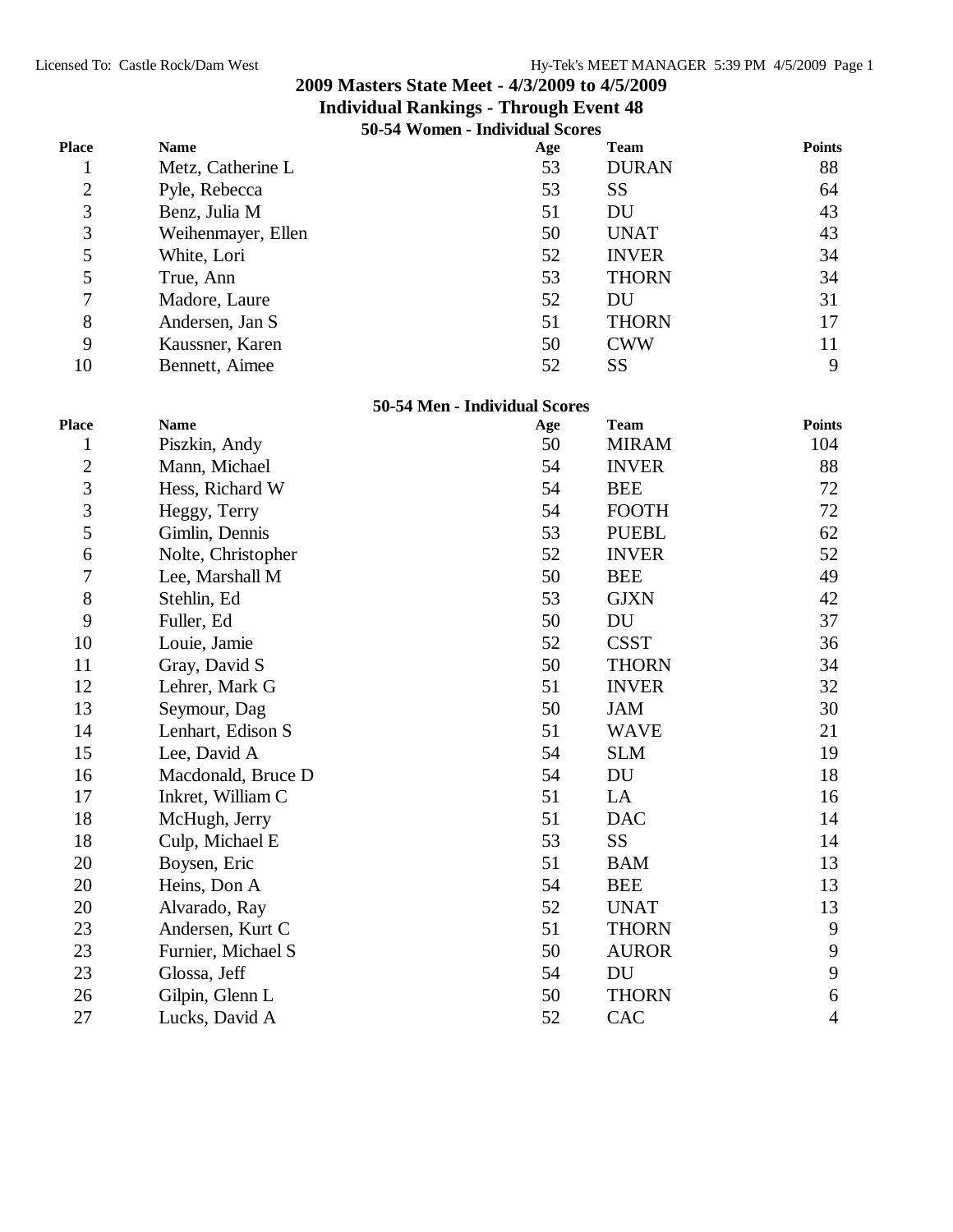|                |                    | 55-59 Women - Individual Scores |              |                  |
|----------------|--------------------|---------------------------------|--------------|------------------|
| <b>Place</b>   | <b>Name</b>        | Age                             | <b>Team</b>  | <b>Points</b>    |
| 1              | Laney, Judith B    | 56                              | DU           | 75               |
| $\overline{c}$ | Rosener, Karen     | 55                              | <b>FORTC</b> | 55               |
| 3              | Nelson, Mary Anne  | 58                              | <b>DURAN</b> | 53               |
| $\overline{4}$ | England, Nancy J   | 59                              | <b>THORN</b> | 50               |
| 5              | Parmer, Patricia   | 55                              | <b>PSC</b>   | 44               |
| 6              | roche, Carolyn     | 57                              | <b>BAM</b>   | 40               |
| 7              | Terry, Nancy       | 59                              | <b>DU</b>    | 35               |
| $8\,$          | Yoder, Margie      | 56                              | <b>AUROR</b> | 25               |
| 9              | Sunie, Beverly     | 56                              | <b>THORN</b> | 19               |
| 10             | Fouts, Susan J     | 58                              | <b>INVER</b> | 17               |
| 11             | West, Ginny        | 56                              | <b>SQUID</b> | 8                |
|                |                    | 55-59 Men - Individual Scores   |              |                  |
| <b>Place</b>   | <b>Name</b>        | Age                             | <b>Team</b>  | <b>Points</b>    |
| $\mathbf{1}$   | Strack, Ed         | 56                              | <b>UNAT</b>  | 104              |
| $\mathbf{2}$   | Fischer, Chuck     | 57                              | DU           | 69               |
| 3              | McElhinney, Tom B  | 55                              | <b>BEE</b>   | 68               |
| 4              | Curry, Kevin M     | 56                              | <b>DURAN</b> | 65               |
| 5              | Simons, john       | 58                              | <b>DURAN</b> | 54               |
| 6              | Parkinson, Bruce   | 58                              | <b>VORTE</b> | 49               |
| 7              | Waterbury, Stuart  | 55                              | <b>BAM</b>   | 44               |
| 8              | Fodor, Larry       | 57                              | LA           | 40               |
| 9              | Lehman, Melvin J   | 55                              | <b>BEE</b>   | 34               |
| 9              | Netting, Rob       | 59                              | DU           | 34               |
| 11             | Stanback, John     | 55                              | <b>VORTE</b> | 33               |
| 11             | Knud-Hansen, Chris | 58                              | <b>BAM</b>   | 33               |
| 13             | Morneau, Geoff     | 58                              | <b>UNAT</b>  | 26               |
| 14             | Deseguin, Michael  | 55                              | DU           | 22               |
| 14             | Lee, Wayne A       | 55                              | <b>SQUID</b> | 22               |
| 16             | Daryl, Miller      | 58                              | DU           | 17               |
| 17             | Pflum, Glenn       | 59                              | SQUID        | 11               |
| 18             | Blodgett, Bob      | 58                              | <b>INVER</b> | $8\,$            |
| 19             | Sputh, Dennis      | 56                              | <b>SDOG</b>  | $\boldsymbol{6}$ |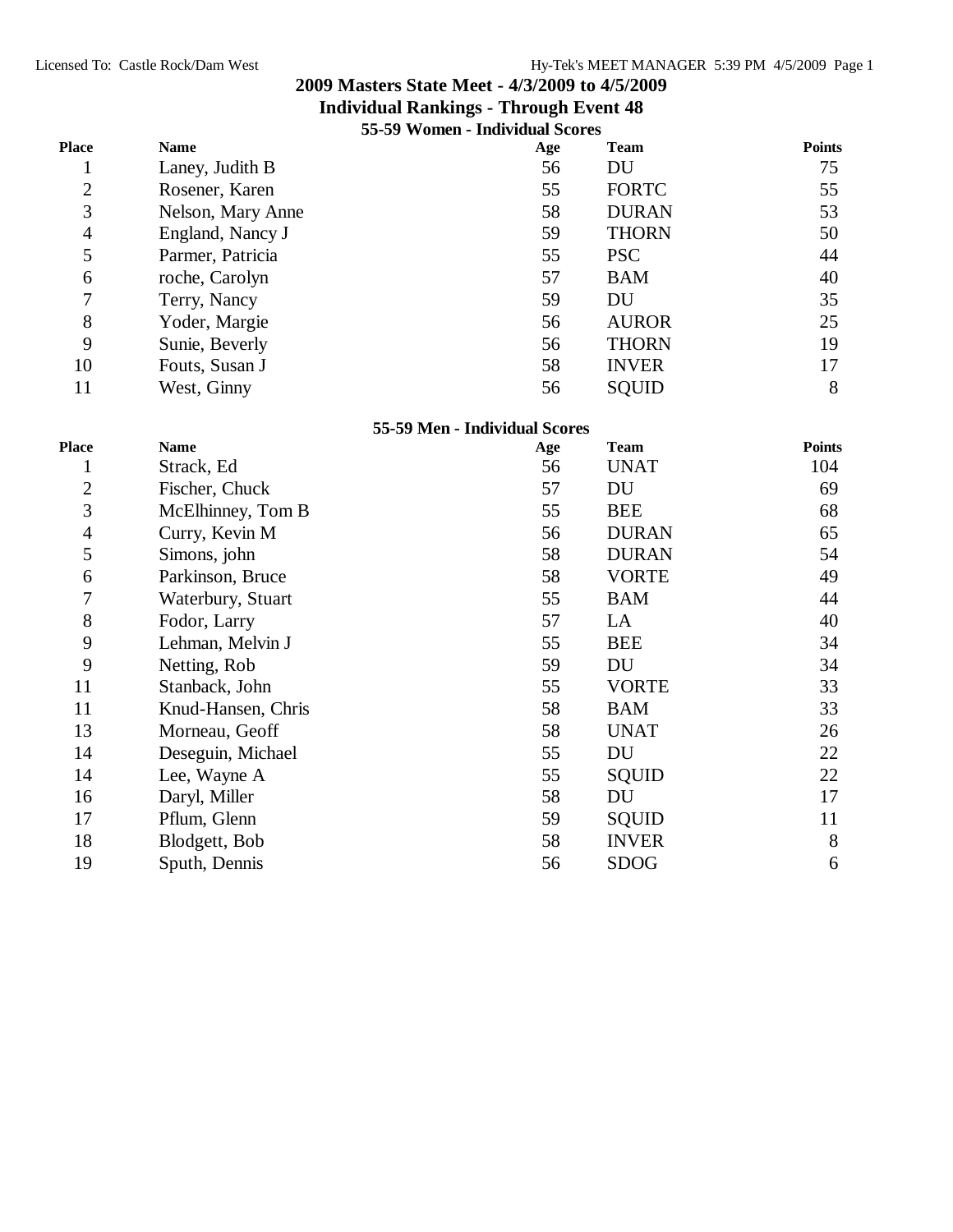| 60-64 Women - Individual Scores |
|---------------------------------|
|---------------------------------|

| <b>Place</b>   | <b>Name</b>            | Age                             | <b>Team</b>  | <b>Points</b> |
|----------------|------------------------|---------------------------------|--------------|---------------|
| $\mathbf{1}$   | Young, Lydia           | 60                              | <b>DAWGS</b> | 121           |
| $\overline{2}$ | Hashimoto, Christine L | 61                              | <b>INVER</b> | 89            |
| 3              | Lebsack, Linda M       | 62                              | DU           | 47            |
| $\overline{4}$ | McKim, Penny A         | 64                              | <b>CAC</b>   | 36            |
|                |                        | 60-64 Men - Individual Scores   |              |               |
| <b>Place</b>   | <b>Name</b>            | Age                             | <b>Team</b>  | <b>Points</b> |
| 1              | Abrahams, Richard T    | 64                              | <b>BEE</b>   | 74            |
| $\overline{2}$ | Burson, William W      | 64                              | <b>SS</b>    | 53            |
| 3              | Ellis, Quincy          | 60                              | <b>DURAN</b> | 52            |
| $\overline{4}$ | Carney, Kent           | 61                              | <b>CMS</b>   | 48            |
| 5              | Abbott, William A      | 62                              | <b>UNAT</b>  | 47            |
| 6              | Edwards, Morgan        | 64                              | <b>INVER</b> | 34            |
| 7              | Davidson, Bertram L    | 62                              | <b>SS</b>    | 29            |
| 7              | Paxton, Norman         | 60                              | <b>BAM</b>   | 29            |
| 9              | Harding, Peter S       | 61                              | <b>UNAT</b>  | 28            |
| 10             | Creese, Dennis         | 60                              | <b>BAM</b>   | 15            |
|                |                        | 65-69 Women - Individual Scores |              |               |
| <b>Place</b>   | <b>Name</b>            | Age                             | <b>Team</b>  | <b>Points</b> |
| 1              | Dyck, Grace C          | 67                              | <b>BEE</b>   | 74            |
| $\overline{c}$ | Wise, Louise           | 66                              | <b>DAWGS</b> | 40            |
| 3              | Croissant, Eileen M    | 69                              | <b>BEE</b>   | 33            |
| $\overline{4}$ | Reed, Judy             | 65                              | <b>CAC</b>   | 22            |
|                |                        | 65-69 Men - Individual Scores   |              |               |
| <b>Place</b>   | <b>Name</b>            | Age                             | <b>Team</b>  | <b>Points</b> |
| 1              | Molnar, Ronald A       | 67                              | <b>VORTE</b> | 77            |
| $\overline{2}$ | McDanal, Steven K      | 65                              | <b>JAM</b>   | 66            |
| 3              | King, William E        | 69                              | <b>DAWGS</b> | 63            |
| 3              | Dyck, Mel              | 67                              | <b>BEE</b>   | 63            |
| 5              | Tobin, John            | 66                              | <b>BEE</b>   | 61            |
| 6              | Neuls, Allen           | 65                              | <b>BEE</b>   | 60            |
| 7              | Reynolds, Bing         | 68                              | <b>BAM</b>   | 49            |
| 8              | Johnson, David L       | 67                              | SQUID        | 37            |